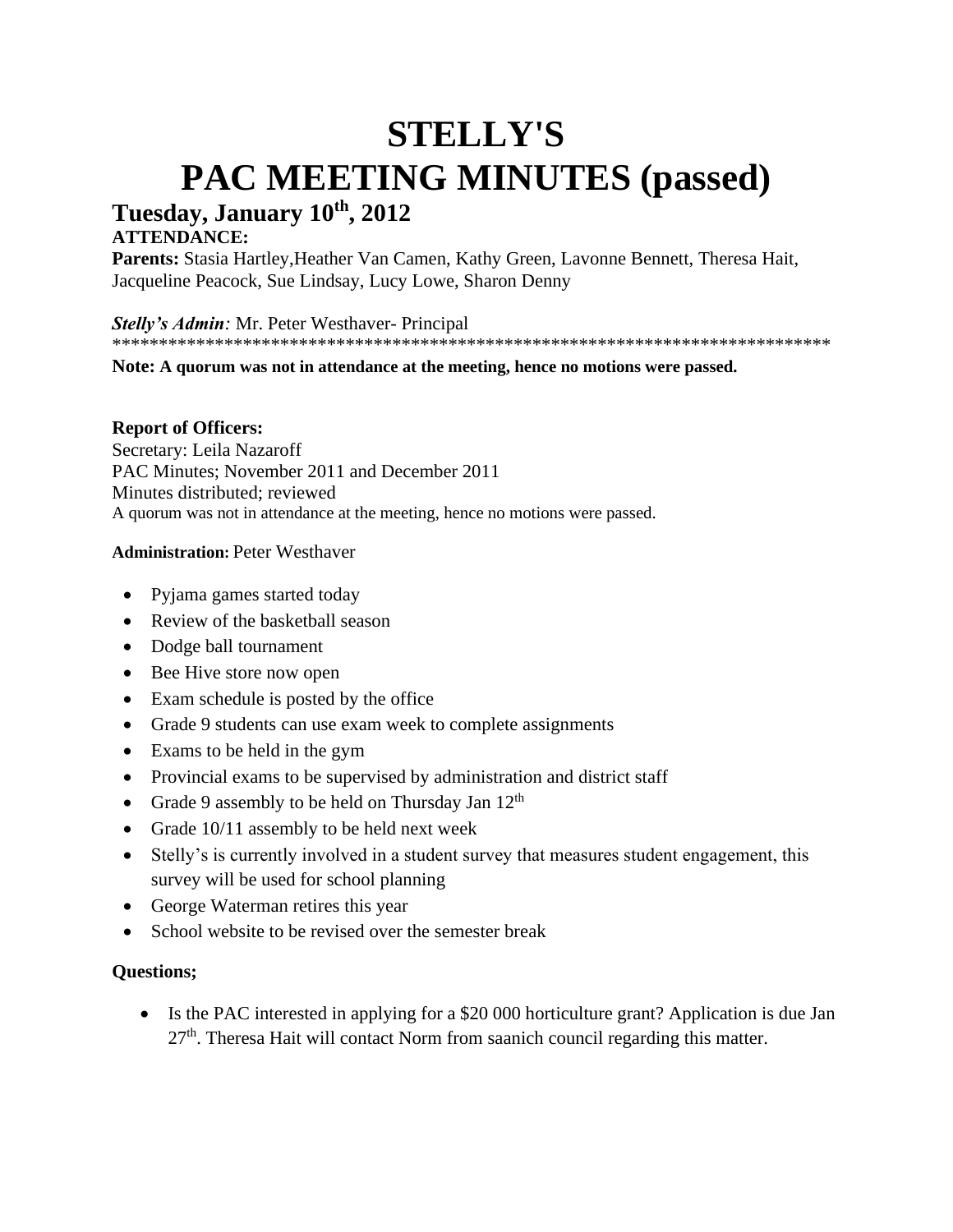# **After Grad Committee** Co-Chair Theresa Hait

- The Grad Executive brought forth student concerns regarding bullying, consequences and restitution. Peter Westhaver agreed to listen to any concerns.
- Would parents be made aware of failing grades due to the job action?
- Is there a stipulation as to how the \$1000 bursary for After Grad is used?
- Did the PAC apply for the Saanich Council after grad grant? Last year Stelly's received \$2000.
- Is there a fund for grad students that cannot afford the grad experience? A family has come forward offering to make a donation if such a fund exists. The magic wand helps outfit grads with gowns and suits at low/no cost.
- Grad fashion show will be on March  $8<sup>th</sup>$ -volunteers are needed
- Rehearsals for the fashion show are Feb6,8,20 and 22 at lunch times.

# **SPC / School Planning Council Rep;** Sharon Denny

- Review of the parents climbing wall lesson
- Planning report

**COPACS Rep;** Jacqueline Peacock and Lavonne Bennett are sharing the position. See attached report

# **CPF Rep;** Heather Van Campen

See attached report

- CPF now has 2 websites
- <http://www.cpf.bc.ca/>
- <http://www.cpf.bc.ca/site3/>

# **Treasurer's Repor**t; Sue Lindsay

#### **Motion to pass the treasurer's report**

- o FIRST Jacqueline Peacock
- o SECOND Lucy Lowe
- o PASSED

#### **Questions;**

- **Has the \$5000 "**Balance to be left in Account for next year" been rolled into general revenue? Answer- yes.
- **What is happening with this year's PAC fees?** Answer-we have received \$300 from last year's fees and this year's fees should be available this month.

# **Fundraising**